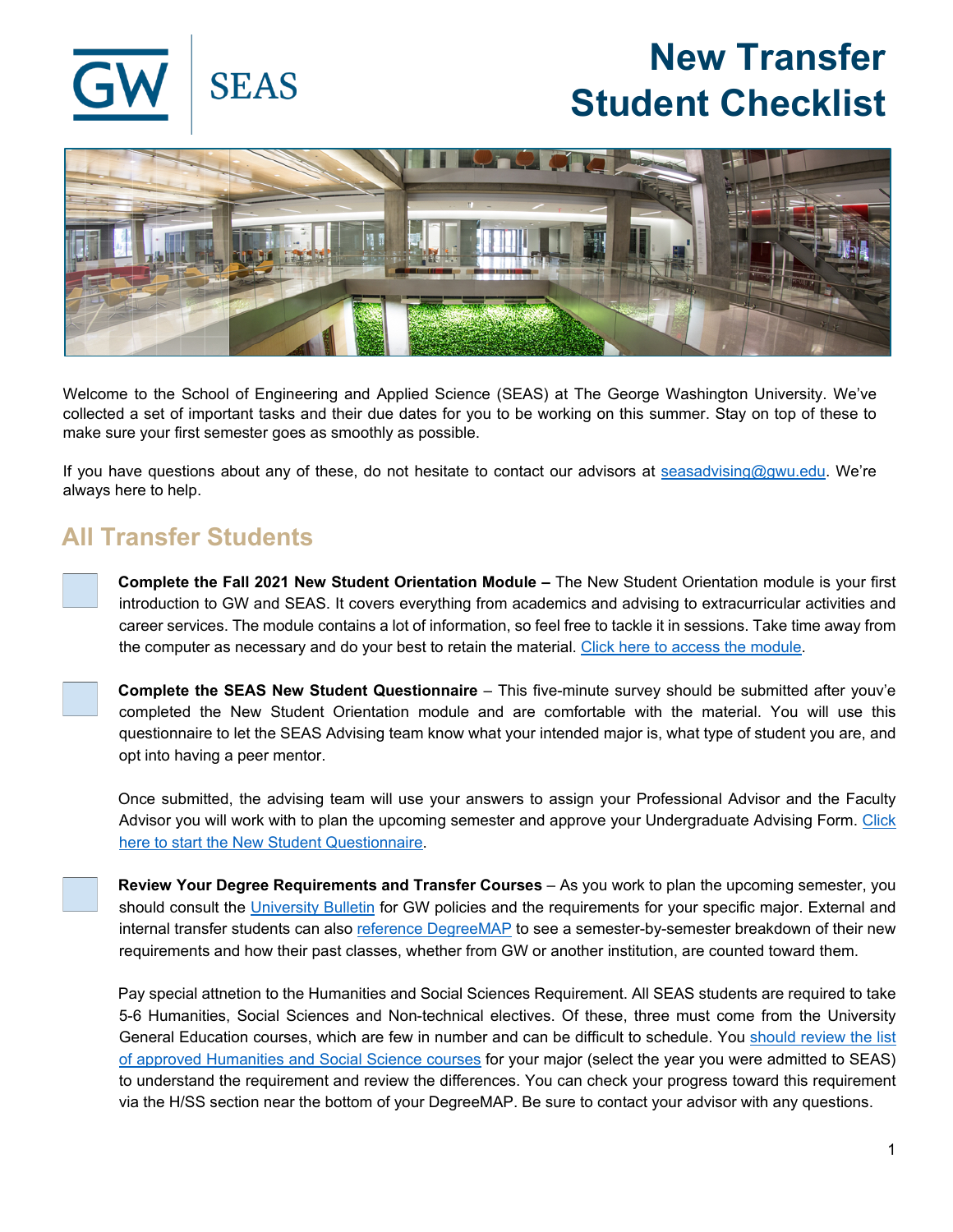

## **Faculty Advisor & Undergraduate Advising Form**

**–** All transfer students will be assigned a [Faculty](https://www.seas.gwu.edu/meet-your-academic-advisor)  [Advisor from their major department](https://www.seas.gwu.edu/meet-your-academic-advisor) who will be the main point of contact for curriculum questions. After you submit your New Student Questionnaire, we will reach out to you with your Faculty Advisor assignment and their contact information.

From there, you will work with your faculty advisor to plan your upcoming semester and complete your [Undergraduate Advising Form \(UAF\).](https://www.seas.gwu.edu/forms/submit) All SEAS students must submit a UAF every semester to have their courses reviewed. Failure to do so will result in



a hold being placed on your account that will prevent you from registering.

**Complete the Chemistry Prep Course –** Many SEAS majors require Chemistry and not all students will have taken an adequate Chemistry course before transferring. The Chemistry Prep Course (CPC) is the placement course GW uses to assess a student's readiness for Chemistry and to place them in the appropriate class.

When you meet with your faculty advisor, be sure to discuss whether or not you need to take Chemistry. If you are required to, you must earn the required CPC score **before** registering for your course. Chemistry placements are only good for one semester, so you should only take the CPC if you plan to take Chemistry as part of your upcoming schedule.

You can [reference the Chemistry Prep Course page](https://chemistry.columbian.gwu.edu/aleks-chemistry-prep-course) to learn more about the required scores and deadlines. Please note, it can take upwards of **40 hours** to earn the required CPC score, so be mindful of your deadlines and start working on the CPC as soon as you know you are required to take Chemistry.

**Complete the Math Placement Test –** All SEAS majors require Math and many transfer students are still required to take Math at GW despite previous study. The Math Placement Test (MPT) is the placement tool GW uses to assess a student's readiness for Math and to place them in the appropriate class.

If you are required to take more Math, you must earn the required MPT score **before** registering for your course. Please note: the highest Math you can place into is MATH 1231 ("Calculus I") and you do not need to take the MPT if you do not plan to take or already have credit for this course. Be sure to discuss with your Faculty Advisor whether or not you should plan to register for Math.

You can [reference the Math Placement Test page](https://math.columbian.gwu.edu/aleks-math-placement-test) to learn more about the required scores and deadlines. Math placements are valid for three semesters and you may take the placement up to four times to earn your required score. After each attempt, you will be presented with exercises to master the material, so stay focused and keep working toward your score.

**(Optional) Complete a Foreign Language Placement Exam** – SEAS does not require foreign language study, but some students may wish to take language classes toward their Humanities and Social Science requirements. If you would like to continue studying a language, please [find and take the appropriate departmental placement](https://languagecenter.columbian.gwu.edu/foreign-language-placement-exams)  [exam.](https://languagecenter.columbian.gwu.edu/foreign-language-placement-exams) Both introductory and advanced foreign language courses may count toward your degree requirements depending on the credit you bring to GW. As always, consult with your advisor to determine what's best for you.